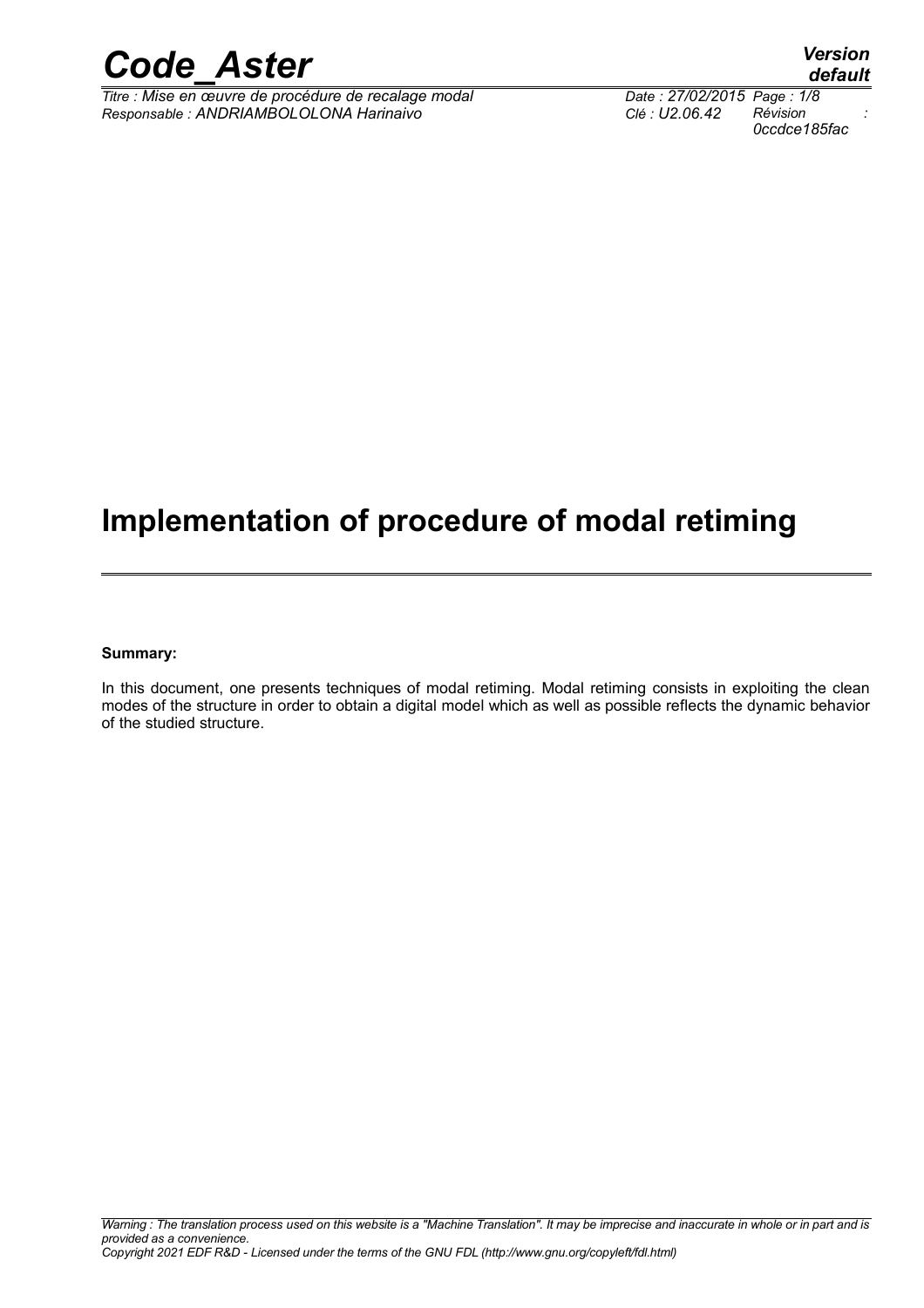*Titre : Mise en œuvre de procédure de recalage modal Date : 27/02/2015 Page : 2/8 Responsable : ANDRIAMBOLOLONA Harinaivo Clé : U2.06.42 Révision :*

*0ccdce185fac*

### **Contents**

| 2.1 Exploitation of the difference between modal deformations and the difference between Eigen |  |
|------------------------------------------------------------------------------------------------|--|
|                                                                                                |  |
|                                                                                                |  |
|                                                                                                |  |
|                                                                                                |  |
|                                                                                                |  |
|                                                                                                |  |
|                                                                                                |  |
|                                                                                                |  |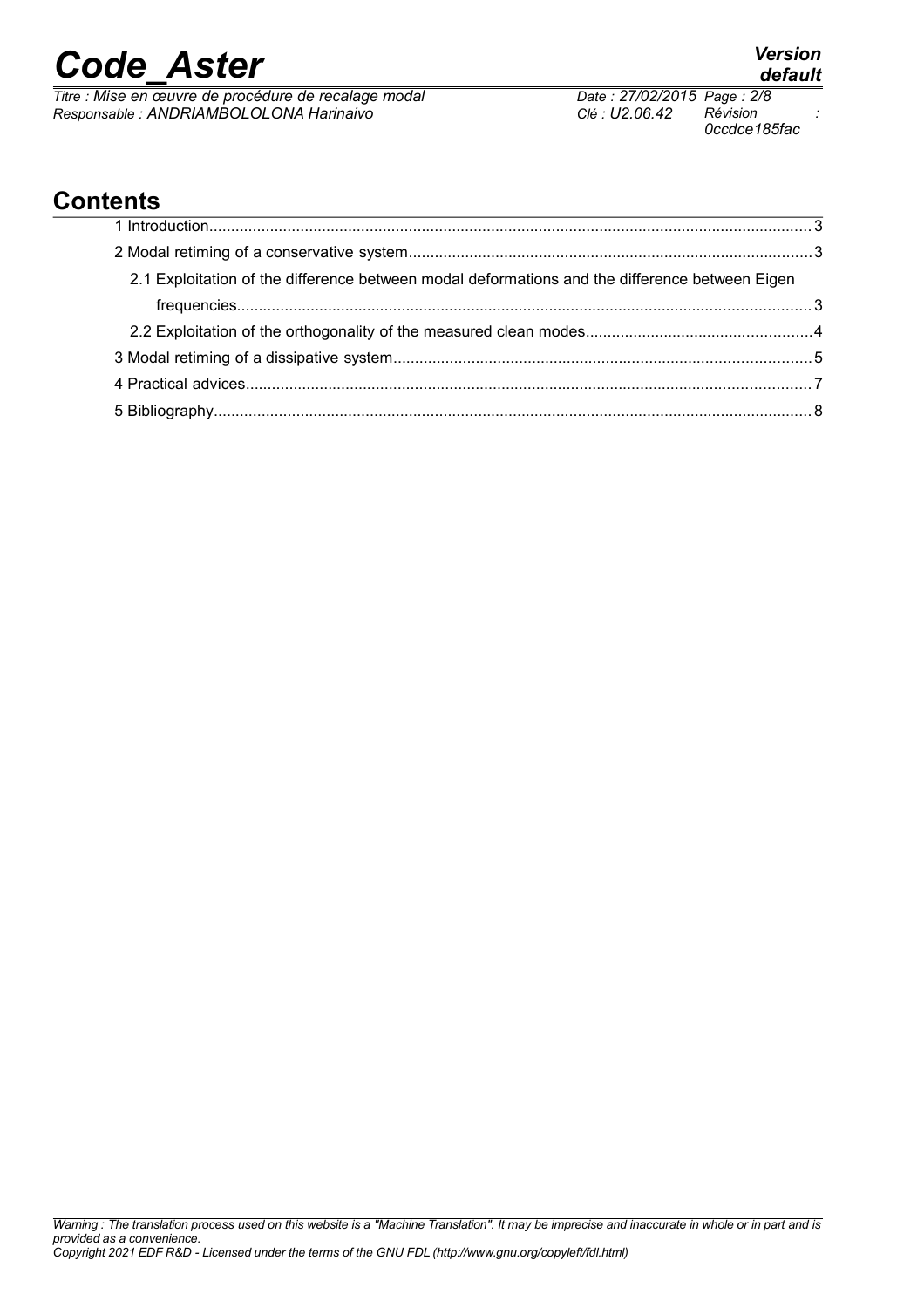*Titre : Mise en œuvre de procédure de recalage modal Date : 27/02/2015 Page : 3/8 Responsable : ANDRIAMBOLOLONA Harinaivo Clé : U2.06.42 Révision :*

*0ccdce185fac*

### **1 Introduction**

<span id="page-2-2"></span>Modal retiming consists in adjusting the parameters of the digital model starting from the knowledge of the clean modes identified in experiments on the real structure.

By using techniques of optimization, one tries to find the model digital where the associated clean modes are close to in experiments identified clean modes.

One presents in this document three techniques of modal retiming. The two first are dedicated to the conservative system and third is dedicated to the dissipative system.

### **2 Modal retiming of a conservative system**

<span id="page-2-1"></span><span id="page-2-0"></span>Two techniques of modal retiming are presented. The first exploits the sensitivity of the clean modes and the second exploits the diagonality of the generalized matrices.

#### **2.1 Exploitation of the difference between modal deformations and the difference between Eigen frequencies**

One tries to find the parameters of the digital model such as the modal deformation calculated restricted at the points of observation is colinéaire to the modal deformation obtained in experiments and that the associated Eigen frequency is equal in experiments identified Eigen frequency.

For that, one calculates the scalar product normalized between the measured clean deformation and the clean deformation calculated restricted with the ddl associated with the points of measurement. This calculation corresponds to the calculation of MAC (Modal Criterion Insurance).

If one indicates respectively by  $\;(y_{_i_{\sf min}},f_{_{i_{\sf min}}})\;$  and  $\;(y_{_{i_{\sf max}}},f_{_{i_{\sf max}}})\;$  calculated clean modes and identified clean modes, one a:

$$
MAC(y_{i_{num}}, y_{i_{max}}) = \frac{(y_{i_{num}}^T y_{i_{max}})^2}{(y_{i_{num}}^T y_{i_{num}})(y_{i_{max}}^T y_{i_{max}})}
$$

The vectors are defined  $|V|$  and  $|F|_r$  such as:

$$
V = \left( MAC(y_{i_{num}}, y_{i_{max}}) - 1 \right)
$$
  

$$
F_r = \left( f_{i_{num}} \left( \frac{1}{1 - \sum_{i_{max}}^r f_{i_{max}}} \right) \right)
$$

The functional calculus to be minimized is formulated as follows:

$$
\epsilon = V^T W_{MAC} V + F^T_{r} W_{freq} F_{r}
$$

It is obviously necessary to evaluate the difference between two similar modes. Thus, this technique is not adapted to a structure where the modal density is important.

This procedure is used by MACR\_RECAL (option DYNAMICS) in the case test sdls121a [V2.03.121].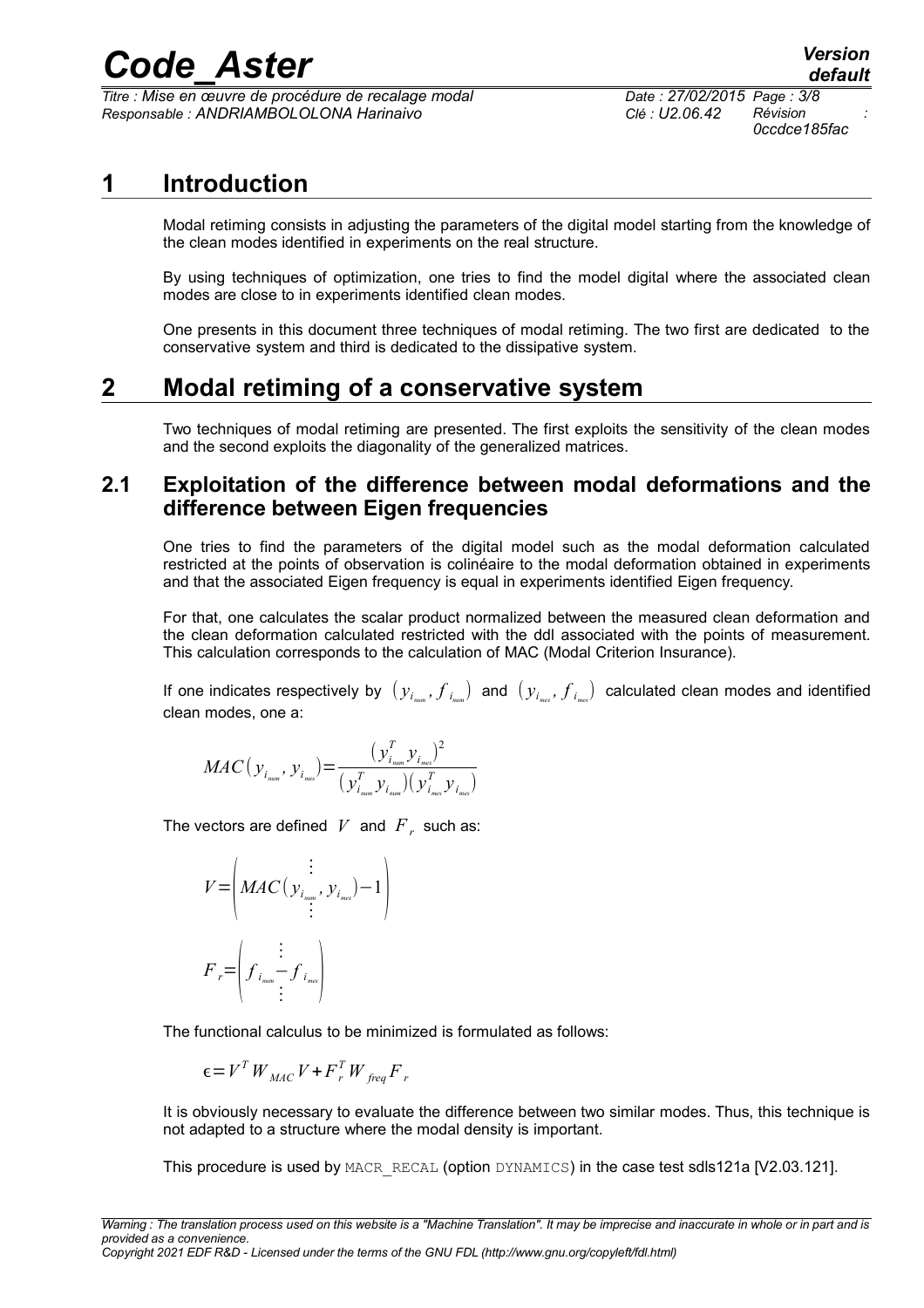*Titre : Mise en œuvre de procédure de recalage modal Date : 27/02/2015 Page : 4/8 Responsable : ANDRIAMBOLOLONA Harinaivo Clé : U2.06.42 Révision :*

*0ccdce185fac*

#### **2.2 Exploitation of the orthogonality of the measured clean modes**

<span id="page-3-0"></span>From the modal deformations raised at the points of observation, O N carries out an expansion on the digital model support. One tries, thereafter, to find the parameters of the digital model so that matrices of mass and of stiffness generalized relating to in experiments identified modes are diagonal and that the difference between the measured own pulsation and the calculated own pulsation either minimal.

One considers the pulsation clean (or more exactly the square of the pulsation) by calculating the relationship between the generalized stiffness and masses it generalized of the identified mode.

This technique requires, neither a pairing between the experimental mode and the digital mode, nor a modal calculation. It is thus adapted to the structures where the modal density is high. It requires nevertheless the expansion of the modes identified on the digital model.

The expansion of the 2rd mode identified on the digital model can be done in the following way:

• One chooses a base of expansion made up of modal deformations calculated with the digital model support:

$$
Y = [y_1 \dots y_n]
$$

• One calculates then the coordinates  $\eta_i$  identified modal deformation  $\Phi_i^{mes}$  on the basis  $Y$ , restricted at the points of observation. These coordinates can be obtained by a minimization of the least type squares.

$$
\varepsilon = \left(\Phi_i^{\text{ mes}} - Y\,\eta_i\right)^T W_i \left(\Phi_i^{\text{ mes}} - Y\,\eta_i\right)
$$

• One carries out thereafter an expansion of the deformation identified on the ddl of the digital model: Φ*i*=*Y* η*<sup>i</sup>*

The following stage consists in calculating the standardized generalized matrices:

$$
MAC_W(i, j) = \frac{(\boldsymbol{\Phi}_i^T \boldsymbol{W} \boldsymbol{\Phi}_j)^2}{(\boldsymbol{\Phi}_i^T \boldsymbol{W} \boldsymbol{\Phi}_i) (\boldsymbol{\Phi}_j^T \boldsymbol{W} \boldsymbol{\Phi}_j)}
$$

If the matrix of weighting  $W$  is equal to the matrix of mass  $M$  or with the matrix of rigidity  $K$ ,  $MAC<sub>w</sub>$  becomes a diagonal matrix.

It is then a question of finding the terms of the matrices *K* and *M* who minimize at the same time:

$$
MAC_K(i, j) \text{ for } i \neq j
$$
  

$$
MAC_M(i, j) \text{ for } i \neq j
$$

Variation enters the 2rd identified own pulsation  $\hat{\omega}_i$ <sup>2</sup> and  $ω_i^2 = \frac{Φ_i^T K Φ_i}{σ_i^T M σ_i^T}$  $\Phi_i^T M \, \Phi_i$ 

The matrix *MAC<sub>W</sub>* is symmetrical, one can arrange his lower triangular part in a named vector  $MAC_{W(i . The functional calculus to be minimized can be formulated then as follows:$ 

$$
\varepsilon = MAC_{K(i
$$

*Warning : The translation process used on this website is a "Machine Translation". It may be imprecise and inaccurate in whole or in part and is provided as a convenience. Copyright 2021 EDF R&D - Licensed under the terms of the GNU FDL (http://www.gnu.org/copyleft/fdl.html)*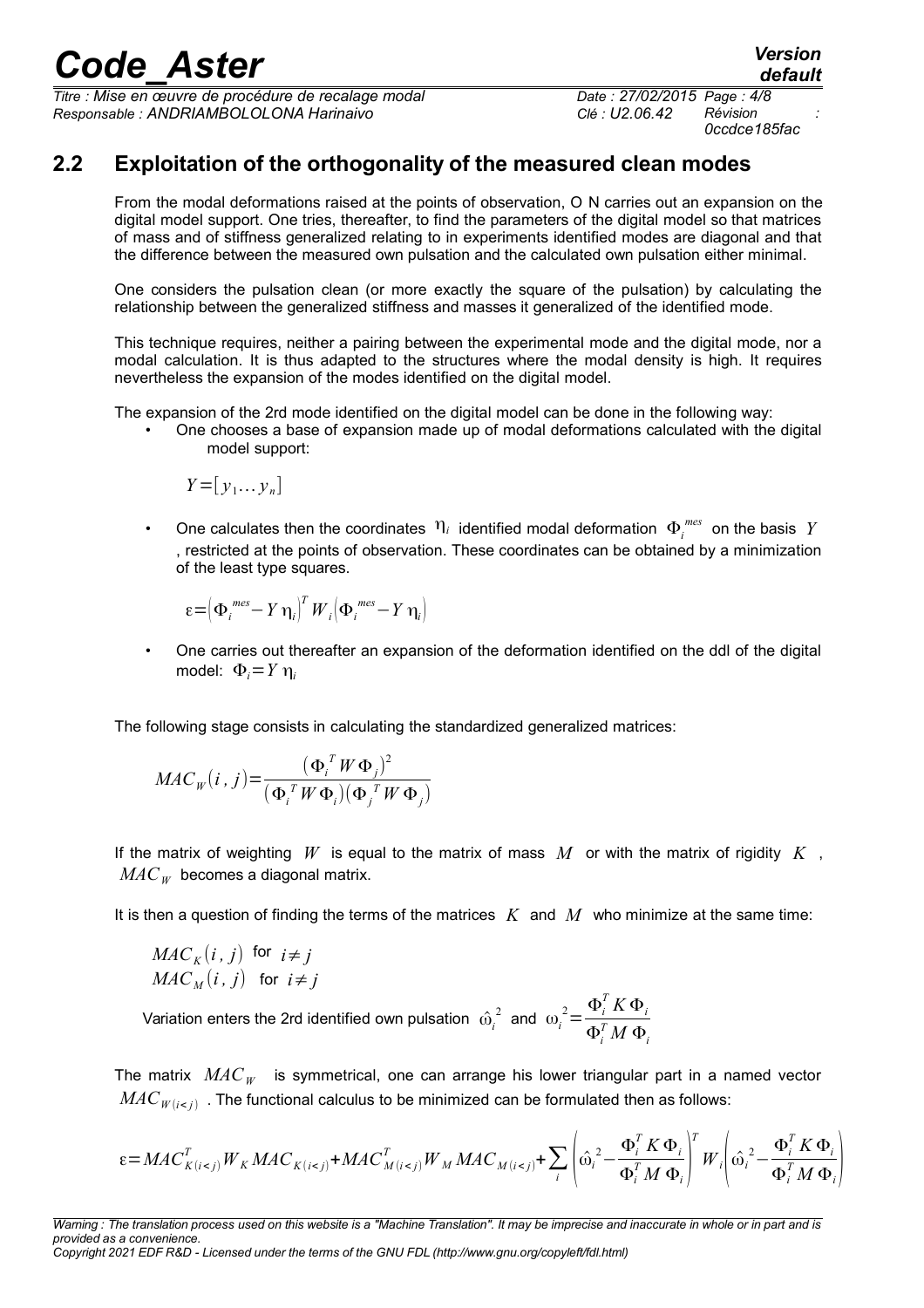*Titre : Mise en œuvre de procédure de recalage modal Date : 27/02/2015 Page : 5/8 Responsable : ANDRIAMBOLOLONA Harinaivo Clé : U2.06.42 Révision :*

*0ccdce185fac*

*default*

One can choose the matrices of following weighting:

 $W_K$  = nb\_modes\_identifiés \*  $I_d$  $\boldsymbol{W}_M$  = nb\_modes\_identifiés \*  $\boldsymbol{I}_d$  ${W}_{i}$  = 0.5 \* nb\_modes\_identifiés \* (nb\_modes\_identifiés – 1) \*  $I_{d}$ 

Where  $\left|I_d\right|$  is the matrix identity

This choice of weighting makes it possible to assign the same weight to the equations on the frequencies and the equations on the extra-diagonal terms of the generalized matrices.

The implementation of this approach of modal retiming is illustrated in modeling D of the case test sdls121 [V2.03.121].

### **3 Modal retiming of a dissipative system**

<span id="page-4-0"></span>In the case of a dissipative system, one exploits the relation of standard of the complex modal deformations.

Modal retiming used here consists in finding the parameters of the model so that in experiments identified clean modes check the relations of standard associated with the digital model.

The dissipative structure is modelled as follows: *M*  $\ddot{v}$  + *B*  $\dot{v}$  + *K* $v$  = 0

Where: *M* indicate the matrix of mass

- *B* indicate the matrix of damping
- *K* indicate the matrix of rigidity
- *y* indicate displacement

The assumption is made that the matrices of the system are symmetrical.

In the majority of the cases, the modal matrix of the conservative system associated with this dissipative system diagonalise not simultaneously three matrices *M* , *B* and *K* . One brings back oneself then to a first order differential connection within the space of dimension 2N.

The vector of state is introduced:  $x = \begin{bmatrix} y \\ y \end{bmatrix}$  $\left[\dot{y}\right]$ 

One transforms the NR equations of the second order into 2N first order equations in the following way:

$$
\begin{bmatrix} B & M \\ M & 0 \end{bmatrix} \begin{bmatrix} \dot{y} \\ \ddot{y} \end{bmatrix} - \begin{bmatrix} -K & 0 \\ 0 & M \end{bmatrix} \begin{bmatrix} y \\ \dot{y} \end{bmatrix} = \begin{bmatrix} 0 \\ 0 \end{bmatrix}
$$

That one can write:  $U \dot{x} - Ax = 0$ 

With this transformation, the clean solutions are form:  $\left| \begin{array}{ll} x_{\rm v} = \begin{array}{ll} y_{\rm v} \ s_{\rm v} \end{array} \right.$  $s_v y_v$ 

Where  $\langle s_{\rm v}\rangle$  corresponds to the eigenvalue associated with  $\langle x_{\rm v}\rangle$ .

The eigenvalues can be real or complex. If the structure is slightly deadened, all the eigenvalues complex are combined.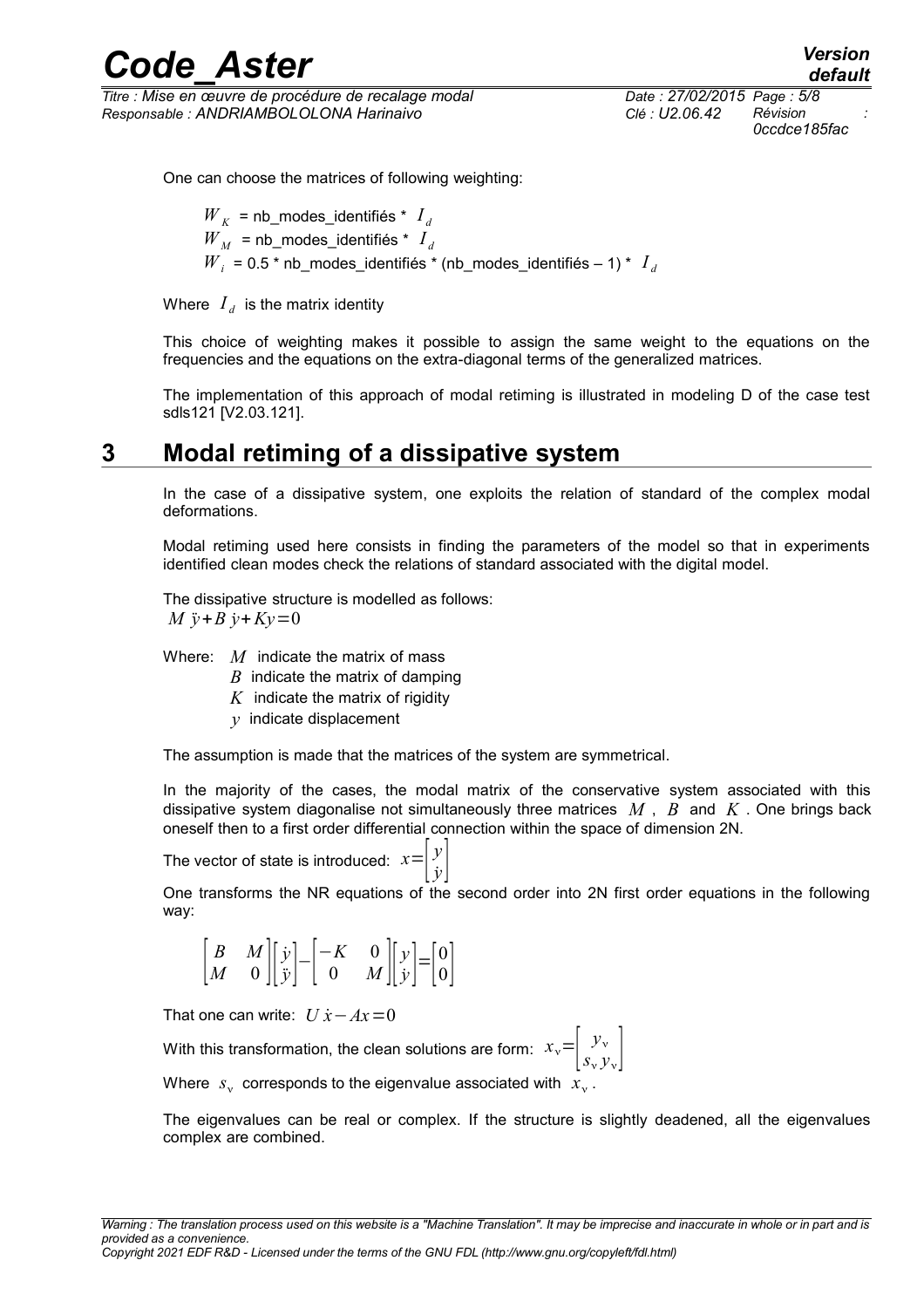*Titre : Mise en œuvre de procédure de recalage modal Date : 27/02/2015 Page : 6/8 Responsable : ANDRIAMBOLOLONA Harinaivo Clé : U2.06.42 Révision :*

*0ccdce185fac*

 $X^T U X = N_0$ 

*default*

The spectral matrix is put then in the following form:

And the associated modal matrix:  $\frac{X}{(2N,2N)}$  $=$   $\vert$   $\vert$ *Y Y*̄  $YS_2$   $\overline{YS}_2$ 

With:  $\sum\limits_{(N,\,N)} = \, \, \bigl| y_{\text{v}} \bigr|$ 

The modal matrix  $|X|$  check the following relations of orthonormality:  $\begin{bmatrix} 1 & 1 \\ 1 & 1 \end{bmatrix}$  $X^T A X = N_0 S$ 

Where  $\left. N_{\,0}\right.$  is a diagonal matrix which defines the standard of  $\left. X_{\,}\right.$   $:\,\left. N_{\,0} \!\!=\!\!\right[ {}^{2}{}_{1}$  $N_{2}$  0  $0 \tilde{N}_2$ 

Taking into account cuttings in submatrices, the development of the first line of the relations of orthonormality are written as follows:

 $(2N, 2N)$ 

 $=$  $\Big| \Big|$ 

 $S_2$  0  $0 \quad \bar{S}_2$ 

$$
\begin{cases}\nY^T BY + S_2 Y^T MY + Y^T MYS_2 = N_2 \\
Y^T B \bar{Y} + S_2 Y^T M \bar{Y} + Y^T M Y \bar{S}_2 = 0 \\
\text{and:} \begin{cases}\nS_2 Y^T M Y S_2 - Y^T K Y = N_2 S_2 \\
S_2 Y^T M Y \bar{S}_2 - Y^T K \bar{Y} = 0\n\end{cases}\n\end{cases}
$$
\n(1)

an

The diagonal terms of the first line of the systems of equations (1) and (2) lead to the following relations:

$$
\begin{cases} y_{\rm v}^T B y_{\rm v} + 2 s_{\rm v} y_{\rm v}^T M y_{\rm v} = n_{\rm v} \\ s_{\rm v}^2 y_{\rm v}^T M y_{\rm v} - y_{\rm v}^T K y_{\rm v} = s_{\rm v} n_{\rm v} \end{cases}
$$

The combination of these two equations leads to:

$$
s_v^2 y_v^T M y_v + s_v y_v^T B y_v + y_v^T K y_v = 0
$$
 (3)

In the same way, the diagonal terms of the second-row forward of the two systems of equations (1) and (2) lead to the following equations:

$$
y_{\nu}^{T} B \bar{y}_{\nu} + 2 \Re (s_{\nu}) y_{\nu}^{T} M \bar{y}_{\nu} = 0
$$
\n
$$
s_{\nu} \bar{s}_{\nu} y_{\nu}^{T} M \bar{y}_{\nu} - y_{\nu}^{T} K \bar{y}_{\nu} = 0
$$
\n(4)

These three equations (3) (4) and (5) must also be checked for all the clean modes identified on the real structure. The technique of retiming presented here consists in finding the parameters of the digital model which make it possible to check the three equations.

In experiments, the modal deformation is measured only on the directions of observation (significant directions of the sensors). An expansion of this deformation on the digital model is necessary in order to obtain  $y_{\rm v}$ .

One agrees to make the various equations associated with each mode with the same dimension. One leads then to the system of equations according to: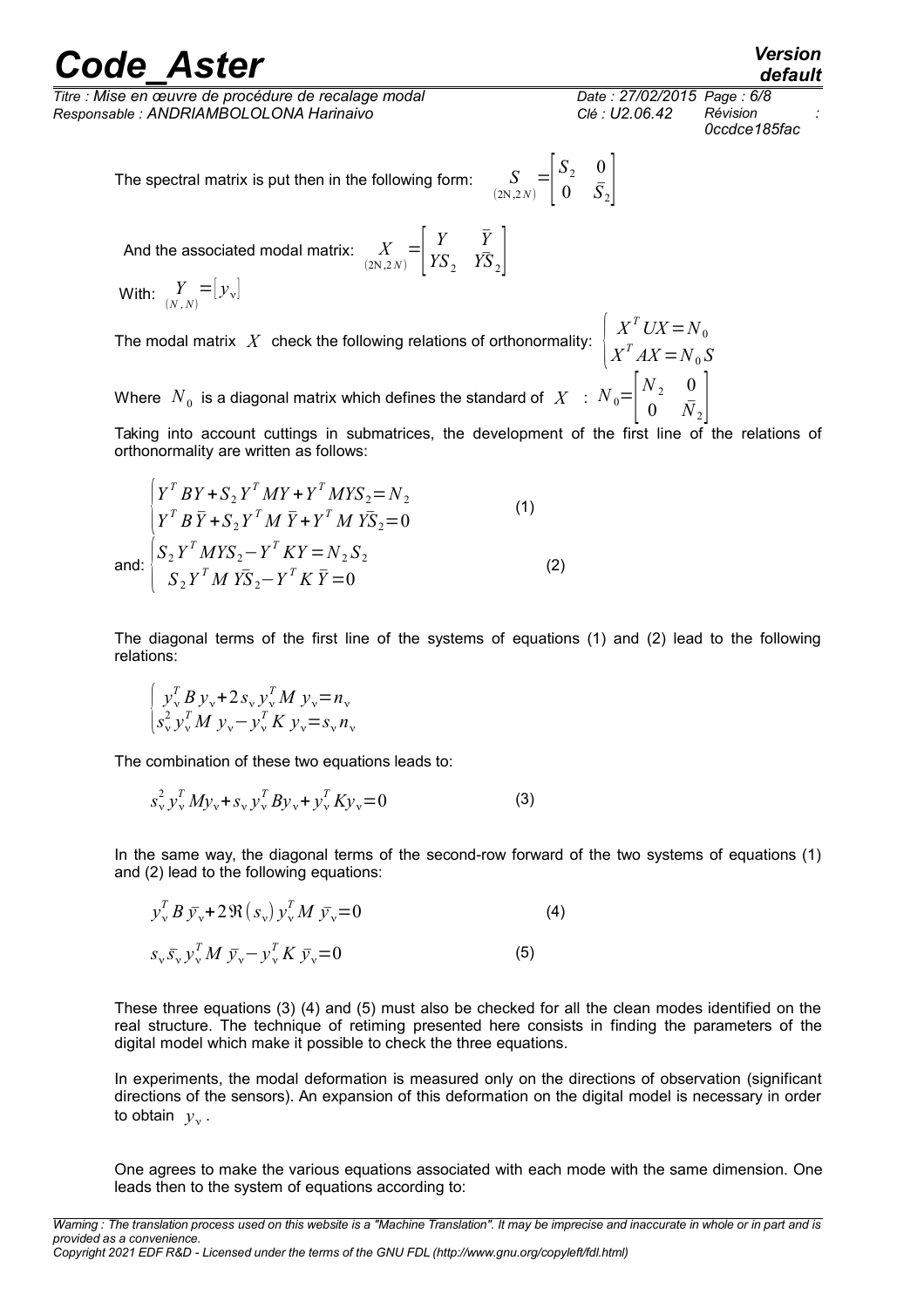*Titre : Mise en œuvre de procédure de recalage modal Date : 27/02/2015 Page : 7/8 Responsable : ANDRIAMBOLOLONA Harinaivo Clé : U2.06.42 Révision :*

*0ccdce185fac*

*default*

 $y_v^T B \bar{y}_v + 2 \Re(s_v) y_v^T M \bar{y}_v$  $\frac{\partial V(\mathcal{S}_{\nu})}{\partial V} = z_{1\nu}$  $s_v \bar{s_v} y_v^T M \bar{y_v} - y_v^T K \bar{y_v}$  $\frac{\partial u}{\partial x} \frac{\partial v}{\partial y} = z_{2v}$  $s_v^2 y_v^T M y_v + s_v y_v^T B y_v + y_v^T K y_v$ 

For more convenience, one chooses  $n_{\rm v}$  equalize to the euclidian norm of  $|y_{\rm v}|$ .

 $rac{\sqrt{y}\sqrt{y}}{h_y s_y}$   $rac{\sqrt{h_y h_y}}{h_y s_y}$   $= z_{3y}$ 

One deposits then these quantities in the vectors  $Z_1$ ,  $Z_2$  and  $Z_3$  in order to be able to define the general form of the functional calculus  $\epsilon$  to minimize.

$$
Z_1 = \begin{bmatrix} \vdots \\ z_{1v} \\ \vdots \end{bmatrix} = Z_{1r}
$$
  
\n
$$
Z_2 = \begin{bmatrix} \vdots \\ z_{2v} \\ \vdots \end{bmatrix} = Z_{2r}
$$
  
\n
$$
Z_3 = \begin{bmatrix} \vdots \\ z_{3v} \\ \vdots \end{bmatrix} = Z_{3r} + j Z_{3i}
$$

 $\varepsilon = (Z_{1r}^T W_1 Z_{1r}) + (Z_{1i}^T W_1 Z_{1i}) + (Z_{2r}^T W_2 Z_{2r}) + (Z_{3r}^T W_3 Z_{3r})$ 

Where  $\;{W}_{\,1}\;,\;W_{\,1}\;$  and  $\;W_{\,1}\;$  are weightings associated with the various blocks with equations.

It is noted however that the modal deformation must be expressed on the digital model. It is obtained by expansion of measurement on the digital model. One generally uses the modes of the digital model as bases expansion.

<span id="page-6-0"></span>An illustration of this technique is in sdld21e.

### **4 Practical advices**

Before carrying out a procedure of retiming, it is paramount to choose the parameters well to be readjusted. That requires a reflection on behalf of the user in order to seize the good parameters which have a physical direction with respect to the study to carry out.

It is also necessary to carry out a study of sensitivity of the functional calculus to be minimized compared to the parameters to adjust. Indeed, it is useless to adjust a parameter which does not make vary the functional calculus. If the parameter is paramount for the study but the functional calculus is insensitive to this parameter, then a new functional calculus should be found more adapted much.

It is also necessary to limit the number of parameters to be readjusted.

One can distinguish two main categories of methods.

*Warning : The translation process used on this website is a "Machine Translation". It may be imprecise and inaccurate in whole or in part and is provided as a convenience.*

*Copyright 2021 EDF R&D - Licensed under the terms of the GNU FDL (http://www.gnu.org/copyleft/fdl.html)*